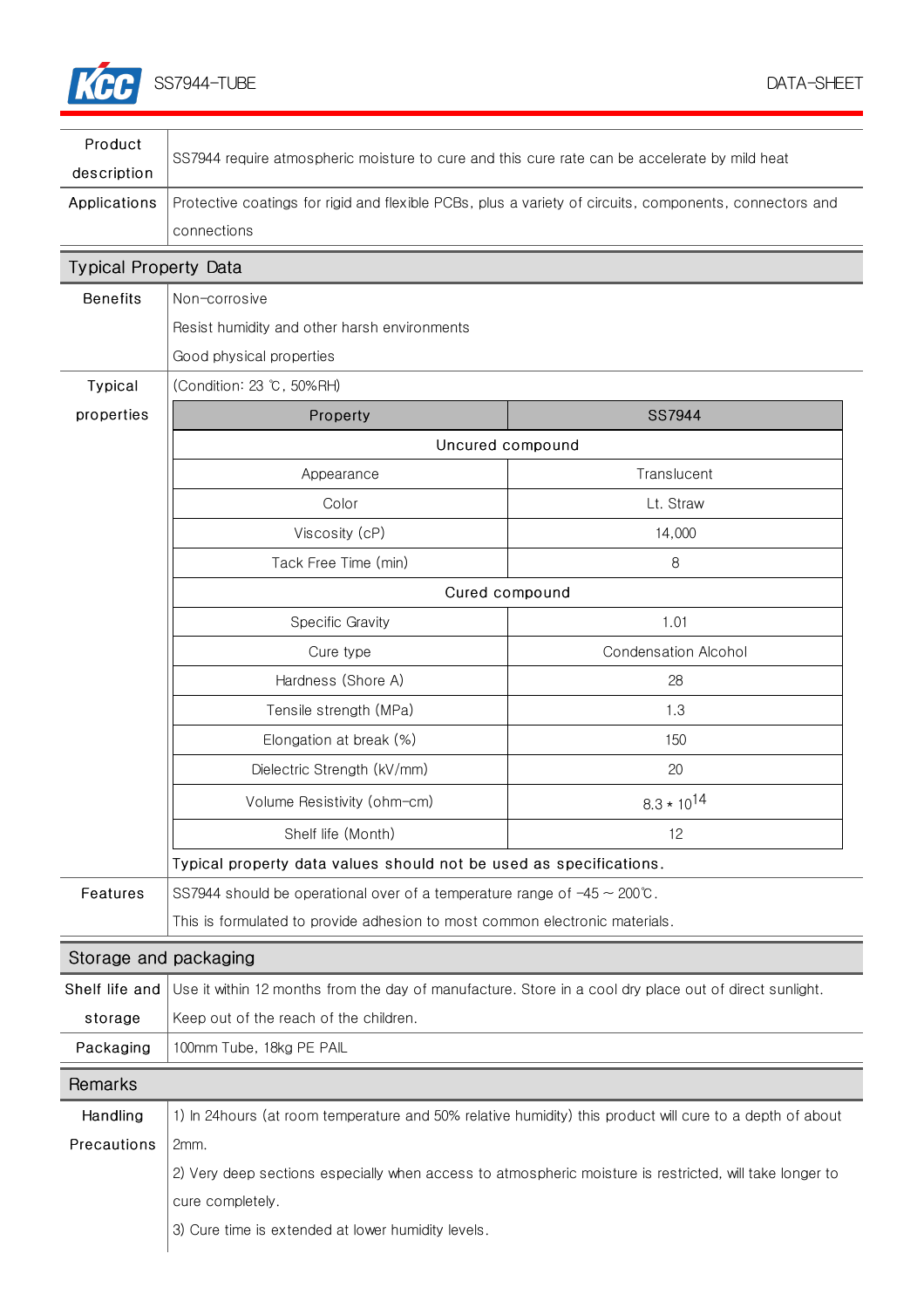|             | 4) Cure time will depend on many factors and should be determined by the user for each specific            |  |
|-------------|------------------------------------------------------------------------------------------------------------|--|
|             | application. (especially thickness, temperature and relative humidity)                                     |  |
|             | 5) Maintain adequate ventilation in the work place at all times.                                           |  |
|             | 6) Adhesion may be less successful on plastics such as polyethylene, polypropylene and so on.              |  |
|             | 7) Adhesiveness may decline in case of the substrate contaminated.                                         |  |
|             | 8) For the best adhesion, clean surfaces thoroughly with solvent before applying the product. (ex. MEK)    |  |
|             | 9) Users should do preliminary tests in each specific application to ensure satisfactory results.          |  |
|             | 10) This product should not be applied condition below.                                                    |  |
|             | 1) On surfaces that are continuously immersed in water.                                                    |  |
|             | (2) On materials that bleed oils, plasticizers or solvents that may affect adhesion.                       |  |
|             | 3 On frost-laden or wet surfaces.                                                                          |  |
|             | 4) To surfaces in direct contact with food or other food-grade applications                                |  |
|             | 50 When substrate surface temperatures exceed 50 °C.                                                       |  |
|             | 6 For continuous high pressure and high temperature.                                                       |  |
|             | (7) For Interior fire prevention section.                                                                  |  |
|             | 8 For application that wear is expected by physical friction.                                              |  |
|             | <b>9</b> If the RTV is intended to be painted (paints do not typically adhere to most RTV)                 |  |
|             | 11) Wash thoroughly affected skin areas with mild sop and plenty of water                                  |  |
|             | 12) Wear eye protection and protective gloves when handling this product.                                  |  |
|             | 13) Store in original unopened containers in a dry place.                                                  |  |
|             | 14) Temperature should not exceed 25 °C for prolonged periods.                                             |  |
|             | 15) Do not mixing with other products.                                                                     |  |
|             | 16) As change in quality can be at long term storage, use in validity.                                     |  |
|             |                                                                                                            |  |
|             | This product in neither tested nor represented as suitable for medical or pharmaceutical uses. Before      |  |
|             | handling, read product and safety data sheets and container labels for safe use, physical and health       |  |
|             | hazard information. Comprehensive instructions are given in the corresponding Material Safety Data         |  |
|             | Sheets. They are available on request from KCC subsidiaries or may be printed via KCC web site             |  |
|             | http://www.kccworld.co.kr/silicone                                                                         |  |
|             | * Inquire other questions to customer service.                                                             |  |
|             |                                                                                                            |  |
| Warranty    | Please read carefully The information contained herein is offered in good faith and is believed to be      |  |
| information | accurate. However, because conditions and methods of use of our products are beyond our control,           |  |
|             | this information should not be used in substitution for customer's tests to ensure that KCC's products     |  |
|             | are safe, effective, and fully satisfactory for the intended end use. KCC's sole warranty is that the      |  |
|             | product will meet the KCC sales specifications in effect at the time of shipment. Your exclusive remedy    |  |
|             | for breach of such warranty is limited to replacement of any product shown to be other than as             |  |
|             | warranted. KCC specifically disclaims any other express or implied warranty of fitness for a particular    |  |
|             | purpose or merchantability. Unless KCC provides you with a specific, duly signed endorsement of fitness    |  |
|             | for use, KCC disclaims liability for any incidental or consequential damages. Suggestions of use shall not |  |
|             | be taken as inducements to infringe any patent.                                                            |  |
|             |                                                                                                            |  |